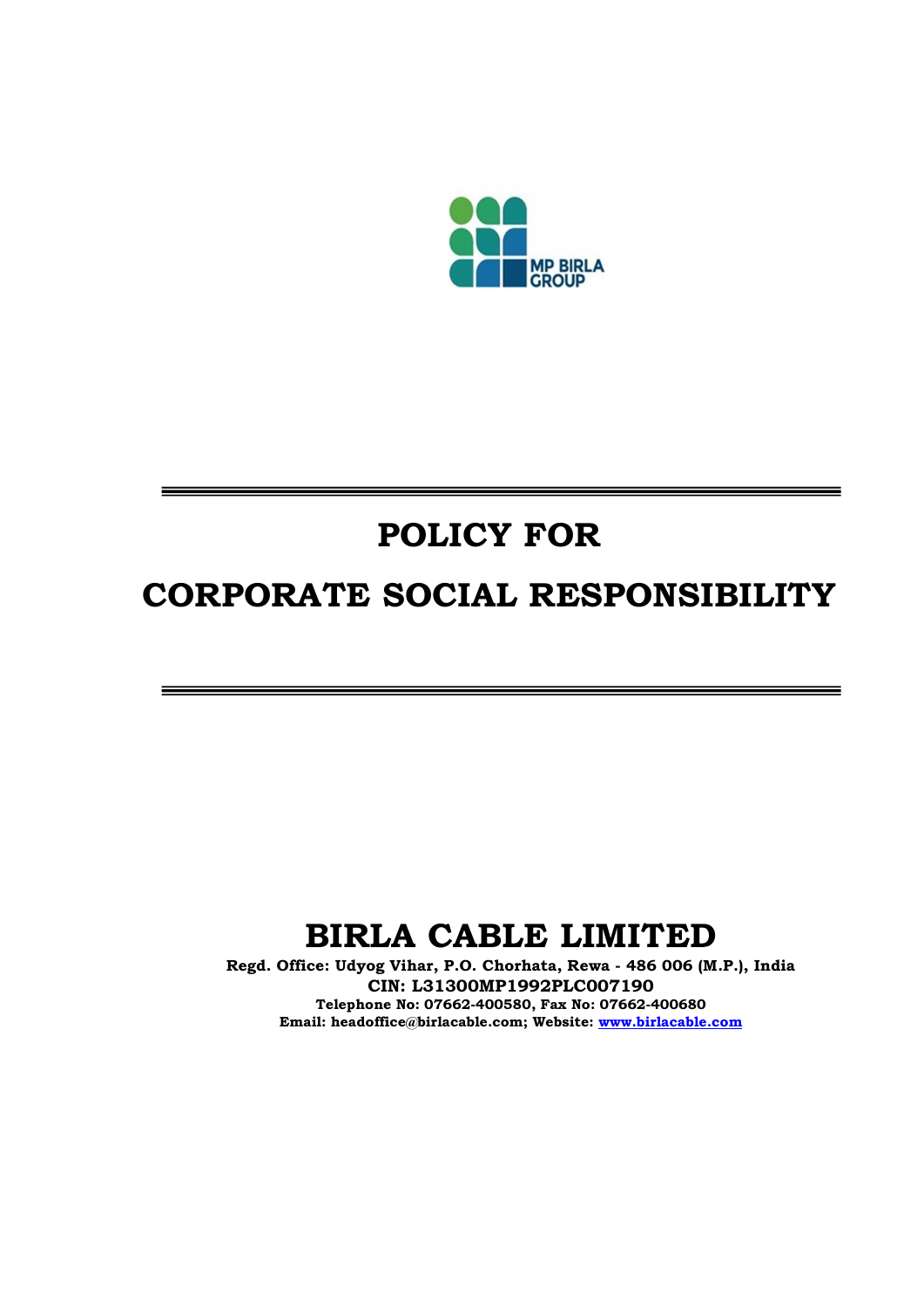#### BIRLA CABLE LIMITED

#### POLICY FOR

#### CORPORATE SOCIAL RESPONSIBILITY

#### A. PURPOSE

The purpose of this Corporate Social Responsibility (CSR) Policy is to formulate a statement containing the approach and directions given by the Board of Birla Cable Limited ('the Company'), taking into account the recommendations of its CSR Committee, and includes guiding principles for selection, implementation and monitoring of activities as well as formulation of the annual action plan.

#### B. BACKGROUND

Corporate Social Responsibility (CSR) has evolved during last few decades from simple philanthropic activities to integrating the interest of the business with that of the communities in which it operates. By exhibiting socially, environmentally and ethically responsible behaviour in governance of its operations, the business can generate value and long-term sustainability for itself while making positive contribution to the betterment of the society. It is recognized the world over that integrating social, environmental and ethical responsibilities into the governance of businesses ensures their long term success, competitiveness and sustainability.

#### C. LEGAL REQUIREMENT

Section 135 of the Companies Act, 2013 and rules made thereunder as amended from time to time provides the broad legal framework of Corporate Social Responsibility and requires:

- (1) Every company having net worth of rupees five hundred crore or more or turnover of rupees one thousand crore or more or a net profit of rupees five crore or more during the immediate preceding financial year ('eligible company') shall constitute a Corporate Social Responsiblility (CSR) Committee of the Board consisting of three or more directors out of which at least one director shall be an Independent Director.
- (2) Eligible Company to ensure spending every year at least 2% of its average net profit made during the three immediately preceding financial years and that administrative overhead, if any, shall not exceed five percent of total CSR expenditure of the Company for the financial year.

#### D. OBJECTIVES

The objectives of the Policy are to –

(i) Demonstrate commitment to the common good through responsible business practices and good governance;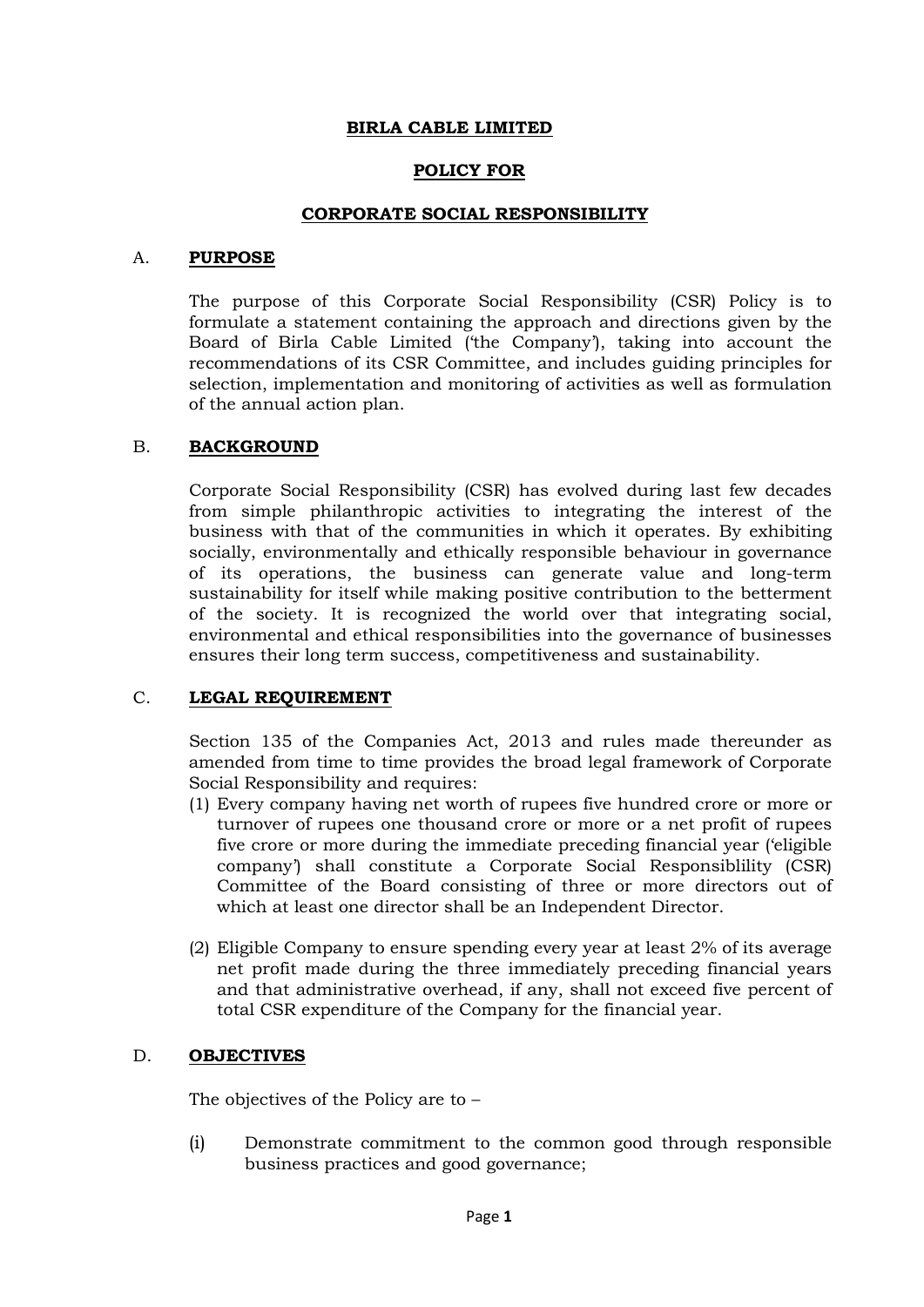- (ii) Set high standards of quality in the delivery of services in the social sector by creating robust processes and replicable models;
- (iii) Engender a sense of empathy and equity among employees of the Company to motivate them to give back to the society;
- (iv) To make CSR a key business process for sustainable development of the society aimed at supplementing the role of the Government in enhancing the welfare measures of the society within the framework of the Company's CSR Policy.

#### E. LIST OF ACTIVITIES FOR CSR WORK SPENDING:

- (1) The following is the list of CSR Projects or programs which the Company on selective basis plans to undertake in the phased manner as project or one time activities pursuant to Schedule VII of the Companies Act, 2013:
	- (i) eradicating hunger, poverty and malnutrition, promoting health care including preventinve health care' and sanitation including contribution to the Swach Bharat Kosh set-up by the Central Government for the promotion of sanitation and making available safe drinking water.
	- (ii) promoting education, including special education and employment enhancing vocation skills especially among children, women, elderly and the differently abled and livelihood enhancement projects.
	- (iii) promoting gender equality, empowering women, setting up homes and hostels for women and orphans; setting up old age homes, day care centres and such other facilities for senior citizens and measures for reducing inequalities faced by socially and economically backward groups.
	- (iv) ensuring environmental sustainability, ecological balance, protection of flora and fauna, animal welfare, agroforestry, conservation of natural resources and maintaining quality of soil, air and water including contribution to the Clean Ganga Fund set-up by the Central Government for rejuvenation of river Ganga.
	- (v) protection of national heritage, art and culture including restoration of buildings and sites of historical importance and works of art; setting up public libraries; promotion and development of traditional art and handicrafts;
	- (vi) measures for the benefit of armed forces veterans, war widows and their dependents, Central Armed Police Forces (CAPF) and Central Para Military Forces (CPMF) veterans, and their dependents including widows;
	- (vii) training to promote rural sports, nationally recognised sports, paralympic sports and olympic sports
	- (viii) contribution to the prime minister's national relief fund or Prime Minister's Citizen Assistance and Relief in Emergency Situations Fund (PM CARES Fund) or any other fund set up by the central govt. for socio economic development and relief and welfare of the schedule caste, tribes, other backward classes, minorities and women;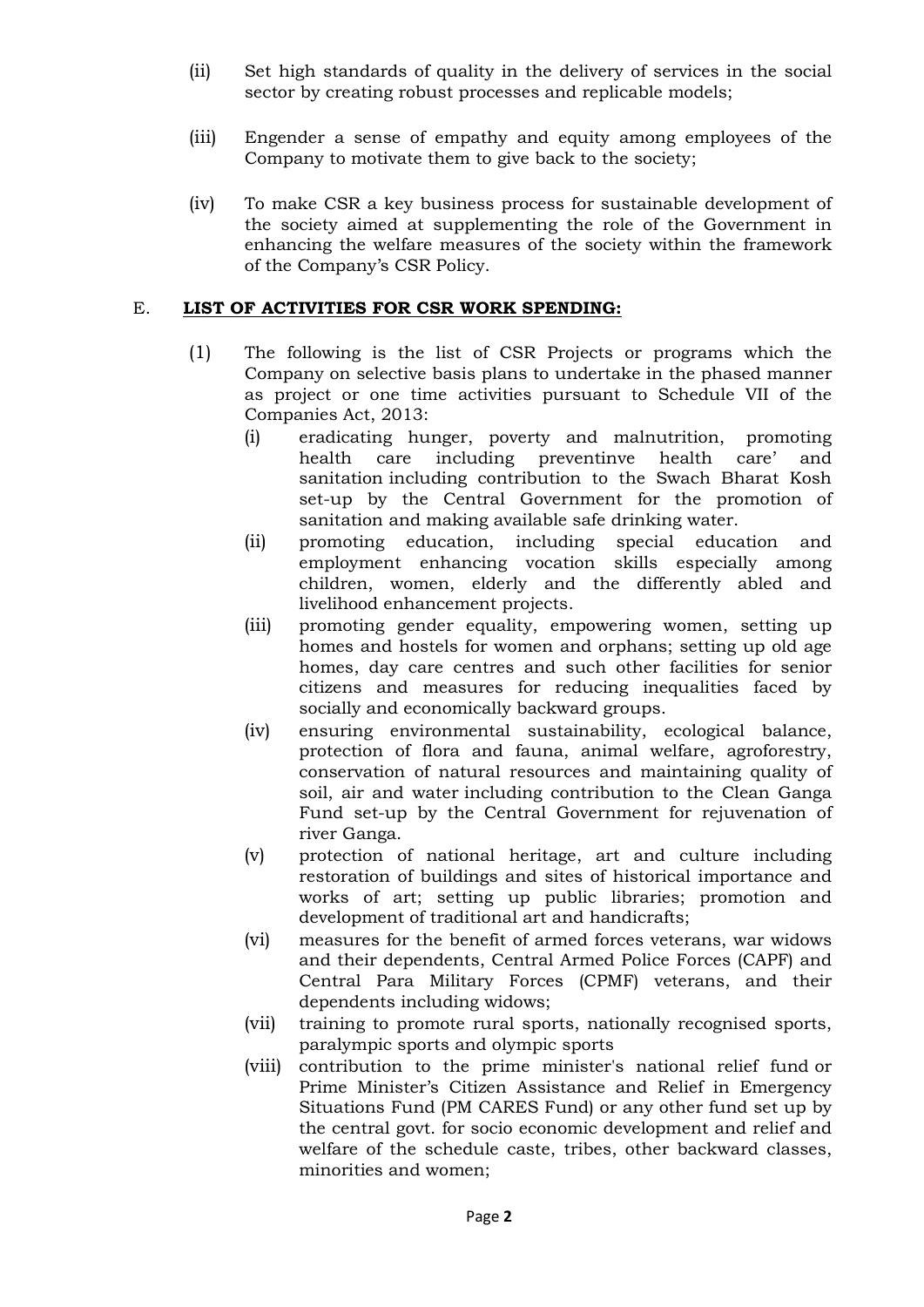- (ix) (a) Contribution to incubators or research and development projects in the field of science, technology, engineering and medicine, funded by the Central Government or State Government or Public Sector Undertaking or any agency of the Central Government or State Government; and
	- (b) Contributions to public funded Universities; Indian Institute of Technology (IITs); National Laboratories and autonomous bodies established under Department of Atomic Energy (DAE); Department of Biotechnology (DBT); Department of Science and Technology (DST); Department of Pharmaceuticals; Ministry of Ayurveda, Yoga and Naturopathy, Unani, Siddha and Homoeopathy (AYUSH); Ministry of Electronics and Information Technology and other bodies, namely Defense Research and Development Organisation (DRDO); Indian Council of Agricultural Research (ICAR); Indian Council of Medical Research (ICMR) and Council of Scientific and Industrial Research (CSIR), engaged in conducting research in science, technology, engineering and medicine aimed at promoting Sustainable Development Goals (SDGs).]
- (x) rural development projects
- (xi) slum area development.
	- Explanation.- For the purposes of this item, the term `slum area' shall mean any area declared as such by the Central Government or any State Government or any other competent authority under any law for the time being in force.
- (xii) disaster management, including relief, rehabilitation and reconstruction activities.
- (xiii) Any other CSR activities as may be notified from time to time.
- (2) The activities mentioned above are to be interpreted liberally so as to capture the essence of the same. The initiatives by the Company in the above fields will include contribution to various projects and programs undertaken in these areas.
- (3) The Company shall give preference to local area and areas around the Company where it operates for spending the amount earmarked for CSR.
- (4) The activities which are for the benefit of the employees of the Company or their family members shall not be considered as CSR activity. CSR activities shall also not include the activities undertaken in pursuance of normal course of business of the Company.
- (5) The Board of Directors of the Company may decide to undertake CSR activities as recommended by the CSR Committee by itself or through a registered trust(s) or registered society(ies) or a Section 8 company(ies) or such other entity(ies) as may be eligible for undertaking CSR activities, pursuant to Section 135 of the Companies Act, 2013 and rules made thereunder.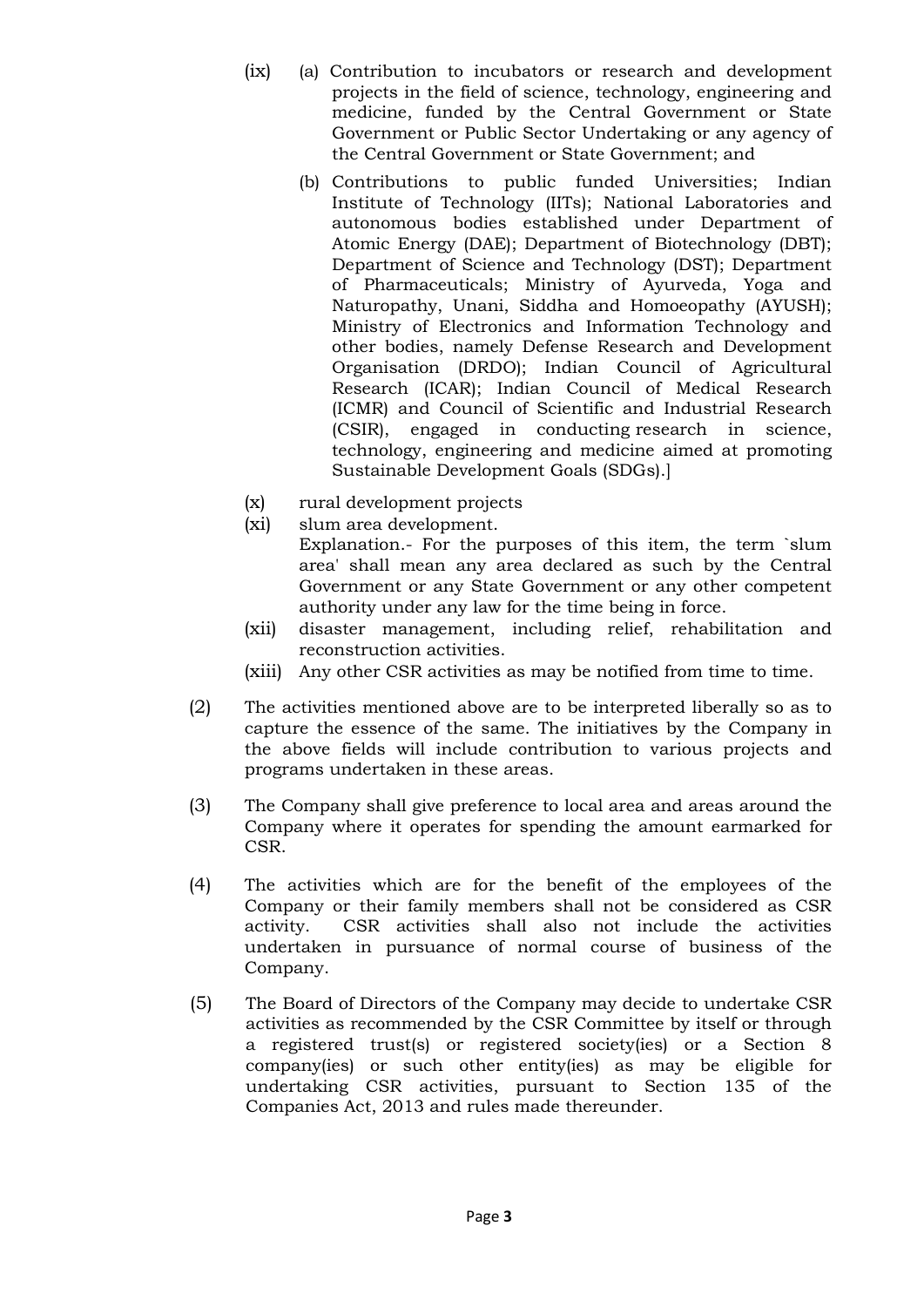#### F. ROLE OF BOARD OF DIRECTORS

The Board of Directors of the Company shall be responsible/ authorised for:

- (i) Approving the CSR policy after taking into account the recommendations of the CSR Committee.
- (ii) Ensuring that in each financial year the Company spends at least 2% of the average net profit made during the three immediately preceding financial years and that administrative overhead, if any, shall not exceed five percent of total CSR expenditure of the Company for the financial year.
- (iii) Considering and approving the annual action plan recommended by the CSR Committee and may alter such plan at any time during the financial year, based on the reasonable justification to that effect.
- (iv) Ensuring that the funds so disbursed have been utilised for the purposes and in manner as approved by it.
- (v) Monitoring the implementation of the ongoing projects with reference to the approved timeliness and year-wise allocation and may make modification, if any, required for the smooth implementation of the project within overall permissible time period.
- (vi) Disclosure in the Boards' Report, such particulars as mentioned in the Companies (Corporate Social Responsibility Policy) Rules, 2014 as amended from time to time.
- (vii) Disclosure of the composition of the CSR Committee, CSR Policy and the approved projects on the Company's website.
- (viii) Changing duration of project(s) which was initially not approved as multiyear (ongoing) project(s) and whose duration has been extended beyond one year on reasonable justification.

#### G. CORPORATE SOCIAL RESPONSIBILITY COMMITTEE

The Corporate Social Responsibility (CSR) Committee of the Board constituted by the Board of Directors as per the provisions of Section 135 of the Companies Act, 2013 shall:

- (i) formulate and recommend to the Board, a Corporate Social Responsibility Policy which shall indicate the activities to be undertaken by the Company as specified in Schedule VII of the Companies Act 2013;
- (ii) formulate and recommend to Board, an annual action plan or alterations therein, in pursuance of this Policy, which shall include the following namely:
	- (a) the list of CSR projects or programmes that are approved to be undertaken in areas or subjects specified in Schedule VII of the Act;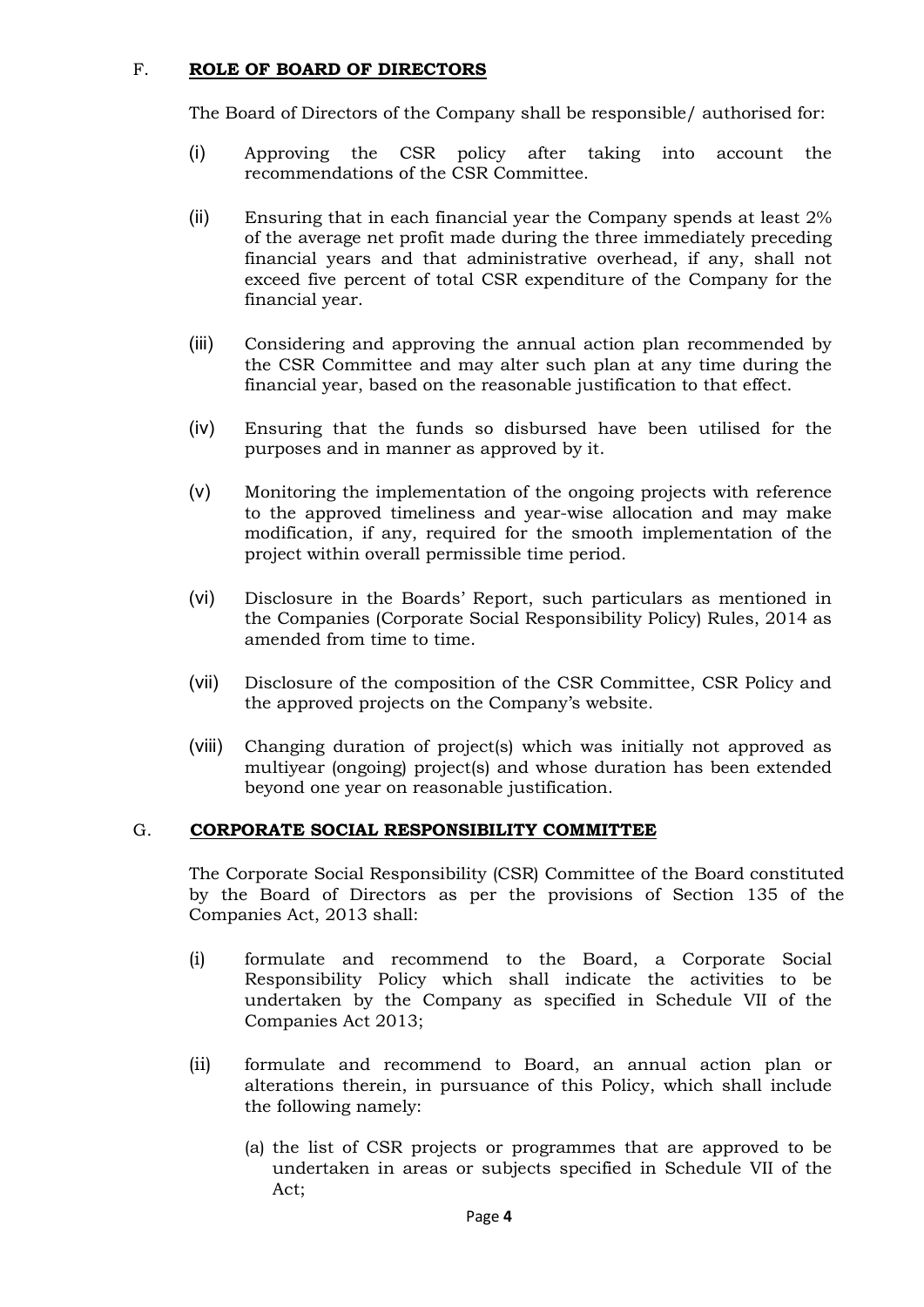- (b) the manner of execution of above said projects or programmes;
- (c) the modalities of utilisation of funds and implementation schedules for the projects or programmes;
- (d) monitoring and reporting mechanism for the projects or programmes and
- (e) details of need and impact assessment, if any, for the projects undertaken by the Company.
- (iii) monitor the Corporate Social Responsibility Policy of the Company from time to time;
- (iv) decide on any other matter/thing as may be considered expedient in furtherance of and to comply with the CSR Policy of the Company.

#### H. MONITORING & PARTNERSHIP

To ensure effective implementation of the CSR activities/ programs/projects undertaken, a monitoring mechanism will be put in place. If pursuant to Section 135 of the Companies Act, 2013 the average CSR obligation is ten crore or more in the three immediate preceding financial years, then Company shall undertake impact assessment, through an independent agency, for their CSR projects having outlays of one crore rupees or more and which have been completed not less than one year before undertaking the impact study.

In respect of the contributions made to a trust/society/Section 8 company(ies)/ any other eligible entity(ies) for the CSR activities, the Company shall ensure that such trust/society/Section 8 company(ies) / any other eligible entity(ies), are eligible to undertake CSR activities as per the Companies (Corporate Social Responsibility Policy) Rules, 2014 as amended from time to time and shall obtain commitment from the trust/society/Section 8 company(ies)/ any other eligible entity(ies) that it shall utilise its funds solely for the activities/programs/projects identified and approved by the CSR Committee and Board of Directors of the Company. The Company shall have the right to ask the said trust/society/Section 8 company(ies)/ any other eligible entity(ies) to provide requisite details to show that the contribution made by the Company have been spent on the earmarked activities/programs/projects.

Collaborative partnership may be formed with the Government, the district authorities, the Village Panchayats, NGOs, other Companies and other likeminded stakeholders with the intent to widen the Company's reach and leverage upon the collective expertise, wisdom and experience that these partnerships bring on the table.

The details of CSR activities of the Company will be included in the Boards' Report as prescribed in Section 135 of the Companies Act, 2013 and the Rules made thereunder. A copy of the Policy will also be placed on the Company's website.